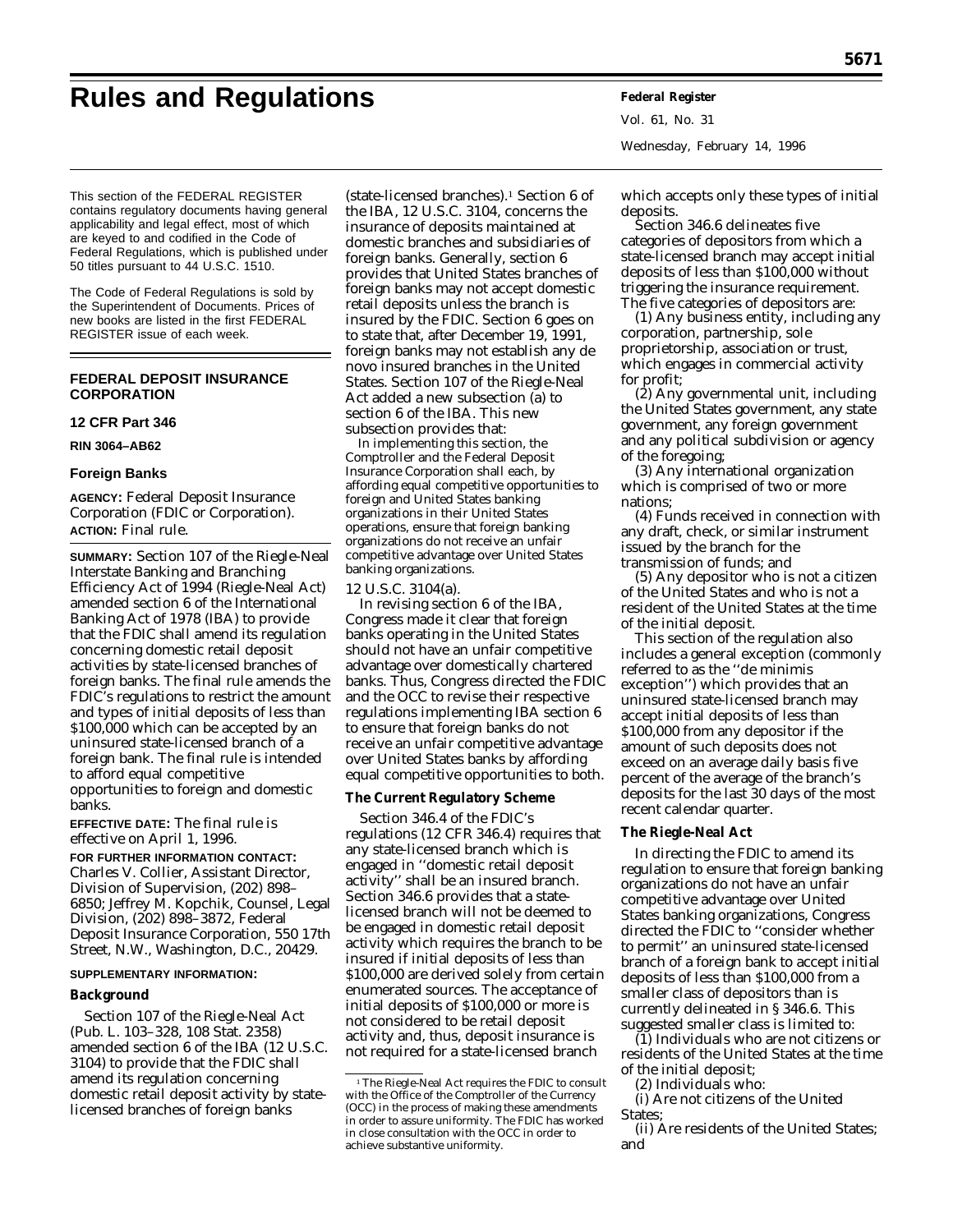(iii) Are employed by a foreign bank, foreign business, foreign government, or recognized international organization;

(3) Persons to whom the branch or foreign bank has extended credit or provided other nondeposit banking services;

(4) Foreign businesses and large United States businesses;

(5) Foreign governmental units and recognized international organizations; and

(6) Persons who are depositing funds in connection with the issuance of a financial instrument by the branch for the transmission of funds.

Moreover, section 107(b)(3) of the Riegle-Neal Act provides that any *de minimis* exception shall not exceed one percent of the average deposits at the branch, as opposed to the current five percent. The FDIC may establish a reasonable transition rule to facilitate any termination of deposit taking activities. *See* section 107(b)(5)(B) of the Riegle-Neal Act.

As pointed out in the preamble to the proposed regulation, if Congress had intended the FDIC to adopt these suggested criteria verbatim, it could have so required. *See* 60 FR 36075. However, the statute explicitly provides that the FDIC ''shall consider whether to permit'' an uninsured state-licensed branch to accept initial deposits of less than \$100,000 from the enumerated sources. By requiring only that the FDIC consider the statutory criteria, Congress explicitly recognized that the ultimate decision should be made by the FDIC, consistent with the statutory objective set forth in IBA section 6(a), in the exercise of its regulatory discretion and expertise.

## **The Proposal**

On July 13, 1995, the FDIC published for public comment a notice of proposed rulemaking seeking to implement section 107 of the Riegle-Neal Act. 60 FR 36074 (July 13, 1995).2 The proposal provided that uninsured state-licensed branches of foreign banks would be permitted to accept initial deposits of less than \$100,000 from the six categories of depositors specified in sections 107(b)(2) (A) through (F) of the Riegle-Neal Act. In addition, the proposal expanded and added certain exceptions, consistent with Congressional intent. The comment period closed on September 11, 1995. In response to the notice, the FDIC received a total of four comment letters, three from industry trade associations and one from an association

representing state bank regulators. One commenter fully supported the FDIC's proposal with no suggested revisions. The remaining three commenters supported the proposal, but suggested certain revisions. Of the three commenters who suggested revisions, two urged the FDIC to expand the § 346.6 exceptions to permit uninsured state-licensed branches to accept more types of initial deposits of less than \$100,000. Conversely, one commenter urged the FDIC to restrict one of the proposed exceptions in order to lessen the number of initial deposits of less than \$100,000 that may be accepted by an uninsured branch. The commenters' specific suggestions and the FDIC's responses thereto are discussed in detail below.

**Deposit Taking Activities of Uninsured Foreign Branches**

The objective set forth by Congress in section 6(a) of the IBA is to afford equal competitive opportunities to foreign and United States banking organizations by ensuring that foreign banks do not receive an unfair competitive advantage. The preamble to the proposed regulation set forth in great detail the information and data which the FDIC reviewed in considering this question. 60 FR 36075. The FDIC concluded that ''uninsured state-licensed branches of foreign banks do not have an overall unfair competitive advantage over domestic banking organizations.'' *Id.* All of the comment letters agreed with this conclusion.

# **The Comments and Final Rule**

Two commenters suggested that the proposed § 346.6(a)(3) exception, the socalled ''nondeposit banking services exception'', be expanded to include affiliates of the person to whom the branch or foreign bank has extended credit or provided some other nondeposit banking service as well as persons who have received such services from an affiliate of the branch or foreign bank. The commenters urged this change by pointing out that, in today's complex business world, depositors often operate through affiliates. Similarly, foreign banks which operate uninsured branches in the United States often offer certain financial services through affiliates of the bank. The commenters urged the FDIC to recognize this characteristic of the contemporary business environment in the final regulation. Significantly, one commenter pointed out that since the definition of ''foreign bank'' in the IBA, 12 U.S.C. 3101(7), explicitly includes any affiliate of the foreign bank,

§ 346.6(a)(3) of the final regulation should include these affiliates as well.

The FDIC has carefully considered this comment and agrees that the § 346.6(a)(3) exception should be expanded to include persons who have received a loan or other nondeposit banking service from an affiliate of the branch or foreign bank. This revision recognizes that the IBA definition of ''foreign bank'' includes affiliates. However, this exception does not include a person who has dealt with any affiliate of a foreign bank in any capacity. In crafting this regulation, the FDIC is required to interpret and harmonize section 107 of the Riegle-Neal Act, the IBA and the Federal Deposit Insurance Act (FDI Act). Despite the fact that the IBA definition of ''foreign bank'' includes any subsidiary or affiliate, the § 346.1(a) definition of ''foreign bank'' includes only the bank itself. This difference recognizes that § 346 of the FDIC's rules regulates the deposit taking activities of foreign banks operating branches in the United States. It is not intended to regulate or somehow sanction the activities of affiliates or subsidiaries of the foreign bank which may desire to operate in this country. Section 107(b)(2)(C) of the Riegle-Neal Act is limited to ''persons to whom the branch or foreign bank *has extended credit or provided other nondeposit banking services.''* [Emphasis added]. It does not cover persons who have dealt with any affiliate of the foreign bank in any capacity. The FDIC interprets this qualifying phrase to indicate Congress' intent that, despite the broad definition of ''foreign bank'' contained in the IBA, the only affiliates of a foreign bank which should be included in the § 346.6(a)(3) exception are those which are capable of extending credit or providing some other nondeposit banking service to a prospective depositor. For example, if a depositor desiring to make an initial deposit of less than \$100,000 in an uninsured branch has leased a safe deposit box from an affiliate of the foreign bank within the past twelve months, that deposit would qualify under the § 346.6(a)(3) exception since the prospective depositor would be the recipient of a nondeposit banking service. Any state-licensed branch that is unsure whether a deposit of less than \$100,000 could be accepted pursuant to the § 346.6(a)(3) exception should contact the FDIC for guidance.

With regard to affiliates of the depositor, the arguments are not as compelling. First, and most persuasively, the IBA does not define the term ''depositor'', ''customer'' or

<sup>2</sup> The OCC's notice of proposed rulemaking was published at 60 FR 34907 (July 5, 1995).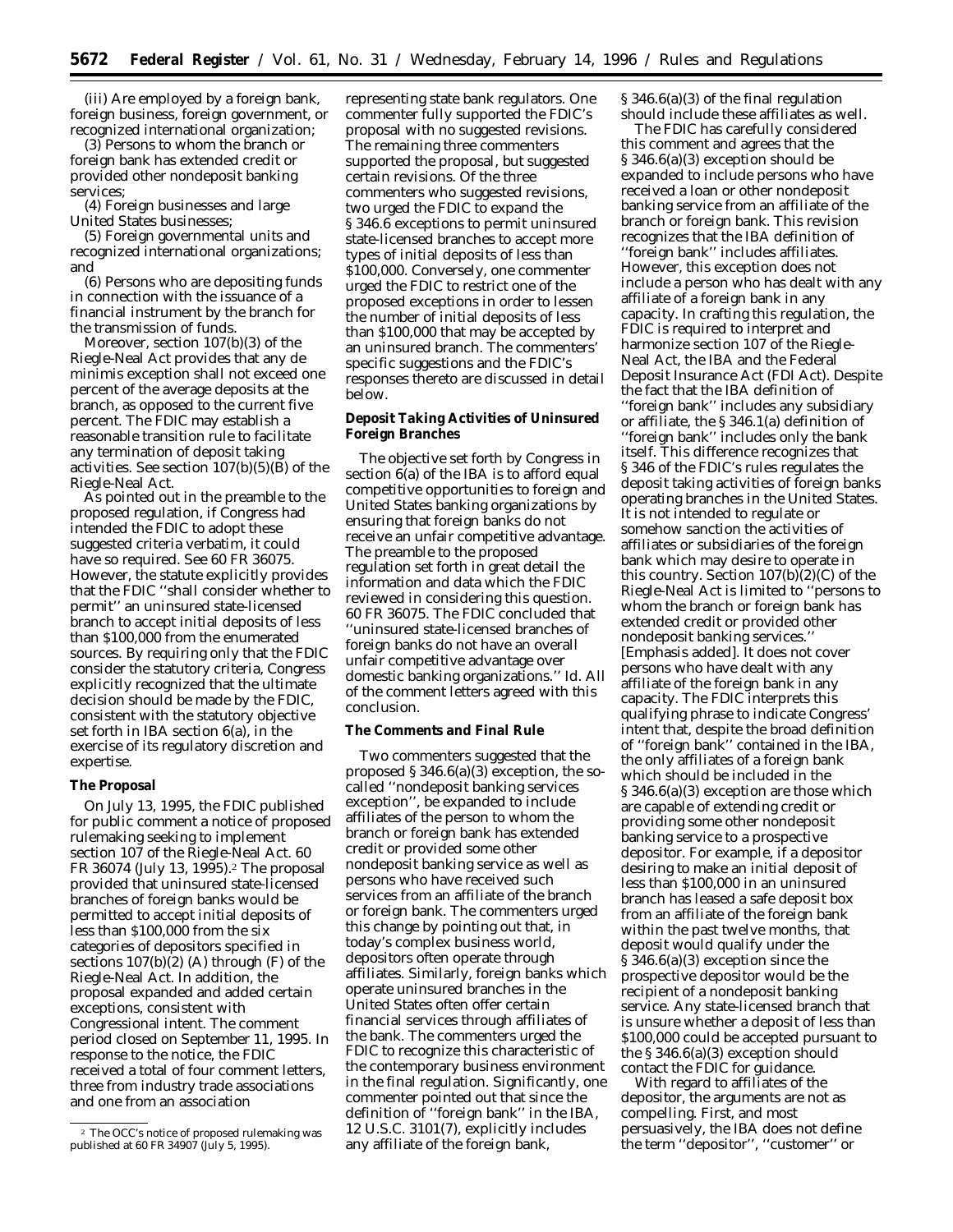"person". Thus, there is no indication that Congress intended to include affiliates of persons to whom the branch or foreign bank has extended credit or provided some other nondeposit banking service. Second, while depositors may operate through affiliates in a fashion similar to the foreign branch or bank, the inclusion of affiliates in this context may very well conflict with the section 107(b)(2)(D) exception which limits retail deposit taking to ''large United States businesses''. That is, the inclusion of affiliates of a depositor who has received some nondeposit banking service could very well include small subsidiaries of the depositor. Thus, the FDIC has decided not to expand this exception to include affiliates of the depositor.

It was also suggested that the proposed § 346.6(a)(3) nondeposit banking service exception be expanded to apply to situations where the affiliate has provided depository services to the customer or its affiliate. The FDIC is of the opinion that this further expansion of the exception is unwarranted. The key to section 107(b)(2)(C) of the Riegle-Neal Act is its limitation to ''nondeposit'' banking services. It would be inappropriate for the FDIC to disregard this limitation even while recognizing that, except for the mandatory change to the *de minimis* rule, Congress provided the Corporation with only suggested parameters for the types of deposits of less than \$100,000 that uninsured state-licensed branches should be permitted to accept.

One commenter recommended that the FDIC modify the proposal to permit uninsured state-licensed branches to accept initial deposits of less than \$100,000 from all businesses, including foundations and other entities which are not engaged in commercial activity for profit. Section 346.6(a)(1) of the current regulation exempts initial deposits of less than \$100,000 from ''any business entity \* \* \* engaged in commercial activity for profit''. It is the FDIC's understanding that, after the *de minimis* exception, this exception is the one most often utilized by state-licensed branches. The commenter argued that adopting this suggestion would make the regulation less burdensome and easier to administer, as well as promote international trade finance.

The FDIC remains unconvinced that the final regulation should permit uninsured branches to accept deposits of less than \$100,000 from any business entity, including those not engaged in a commercial activity for profit, such as foundations. Section 107 of the Riegle-Neal Act expresses Congress'

expectation that the overall scope of § 346.6 would be reduced. While the ultimate decision concerning what exceptions should be included in the final regulation is to be made by the FDIC in the exercise of its regulatory discretion and expertise, the FDIC cannot ignore Congressional intent.

In the alternative, the commenter who suggested an exception for all business deposits also suggested that the proposed § 346.6(a)(4) exception for large United States' businesses should be expanded by revising the definition of ''large United States business'' that appears in § 346.1(t) of the proposal. The commenter proposed that alternate criteria be added to the definition so that any business with total assets of more than \$1 million or 50 or more employees would also be considered a ''large United States business''. However, the commenter did not include any support for its use of the \$1 million of assets or 50 or more employees criteria. Another commenter expressed the opposite concern, that the FDIC's suggested \$1 million in gross revenue figure should be increased to \$25 million or possibly \$100 million, in order to narrow the exception. In view of these contradictory suggestions and the absence of data supporting them, the FDIC has decided not to make any changes to the definition of ''large United States business'' as set forth in the proposed regulation.

One comment letter requested clarification of the application of the proposed transition rule which is set forth in § 346.6(c) of the proposed regulation. That commenter pointed out that, with regard to time deposits, the proposal could require state-licensed branches to reclassify or divest some time deposits very shortly after the effective date of the final regulation if the deposit matures during this period. This commenter suggested that the proposal be modified to give statelicensed branches a reasonable period of time to reclassify or divest time deposits that mature very shortly after the final regulation's effective date. The FDIC agrees with this suggestion and has amended  $\S 346.6(c)(2)$  of the proposal to provide that state-licensed branches will have at least 90 days after the effective date of the final regulation to reclassify or divest such time deposits.

This comment letter also recommended that branches should be required to reclassify or divest only those deposits which were accepted under the five percent *de minimis* exception, as opposed to deposits accepted pursuant to any of the § 346.6(a) exceptions. The FDIC considered this option at great length,

but in order to achieve the uniformity required by the statute, the agency is adhering to the transition rule as described in the proposal which requires the reclassification or divestiture of all deposit accounts which were originally accepted pursuant to any of the § 346.6(a) exceptions.

This same comment letter expressed some confusion concerning other aspects of how the FDIC will apply the transition rule. In an effort to avoid confusion, the FDIC would like to clarify that a deposit (including a time deposit) may be reclassified at any time during the transition period. If a time deposit matures prior to the end of the five year transition period, it must be reclassified or divested at that time. However, no time deposit need be reclassified or divested sooner than 90 days after the effective date of the final regulation.

In the preamble to the proposed regulation, 60 FR 36077, the FDIC noted that it was considering adding a new exception that would permit an uninsured state-licensed branch to accept initial deposits of less than \$100,000 from immediate family members of individuals who qualify for any of the exceptions listed in proposed §§ 346.6(a) (1) through (6). The one commenter who mentioned this issue supported the idea of including such an additional exception in the final rule and stated that such an exception would not create any unfair competitive advantage for foreign banks. The FDIC has considered this issue at length and has concluded that such an exception would be overly broad and inconsistent with Congressional intent. However, the FDIC has decided to revise § 346.6(a)(3) of the proposal to include immediate family members of natural persons to whom the branch or foreign bank (including any affiliate thereof) has extended credit or provided other nondeposit banking services within the past twelve months or has entered into a written agreement to provide such services within the next twelve months.

With regard to § 346.6(b), ''Application for an exemption'', it was suggested that the FDIC should permit the request to be submitted by the bank's senior management rather than requiring authorization by the foreign bank's board of directors. The FDIC agrees that this change would make the regulation less burdensome. Moreover, in a somewhat different context, § 346.101(d) of the FDIC's regulations permits an application evidencing approval by senior management if a board resolution is not required by the foreign bank's organizational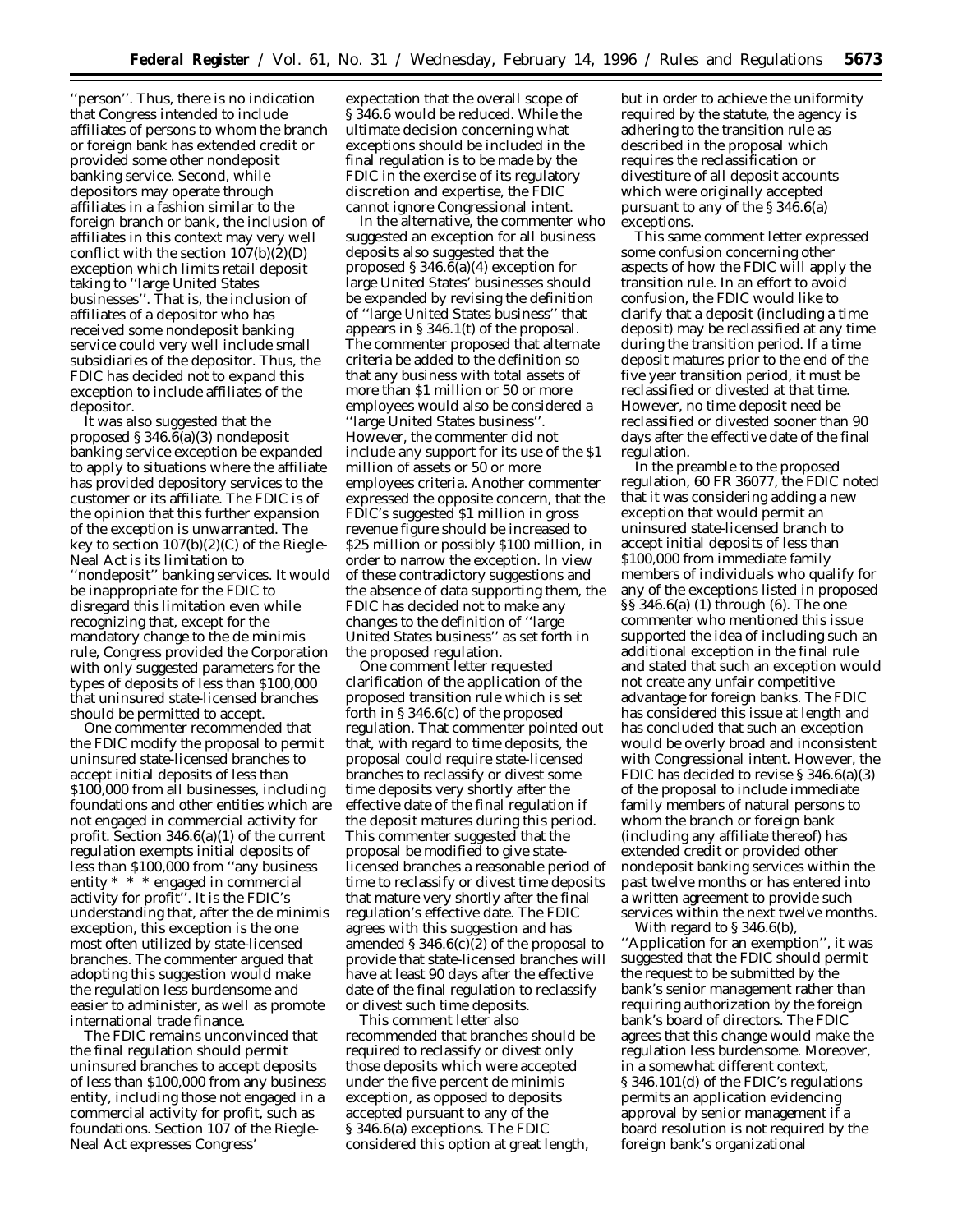documents. Thus, the FDIC has decided to amend § 346.6(b) in the same fashion.

One commenter requested confirmation of its interpretation of the preamble to the proposed rule that existing deposits which were not originally subject to the § 346.6 exceptions, because the initial deposit establishing the account was \$100,000 or more, would not be subject to the revised regulation even if the first deposit in the account after the effective date of final regulation is less than \$100,000. This interpretation is correct. The only deposits which must be reclassified or divested after this final rule becomes effective are those which were established with less than \$100,000 pursuant to one of the exceptions set forth in current §§ 346.6(a) (1) through (6).

# **Calculation of the De Minimis**

One commenter expressed some confusion concerning how the *de minimis* amount should be calculated and whether this amendment changes the calculation method currently being used under the existing regulation. This final amendment to § 346 is not intended to change how the *de minimis* amount is calculated. The *de minimis* amount is computed as a fraction, the numerator of which consists of the total amount of deposits which have been accepted pursuant to the *de minimis* exception. The FDIC wishes to make it clear that the numerator is comprised of the total amount of deposits accepted under the *de minimis* exception, not just the amount of the initial deposits of less than \$100,000 which were accepted to open the accounts. The denominator of the fraction consists of the average amount of third party deposits maintained by the branch during the last thirty calendar days of the most recent calendar quarter. See 44 FR 40057, 40061 (July 9, 1979); FDIC Legal Division Staff Advisory Opinion (unpublished) dated December 16, 1985 from Katharine H. Haygood, Esq.

## **Effective Date**

Section 302(b) of the Riegle Community Development and Regulatory Improvement Act of 1994 (Pub. L. 103–325, September 29, 1994) provides that new regulations and amendments to regulations prescribed by the federal banking agencies shall take effect on the first day of a calendar quarter which begins on or after the date on which the regulation is published in final form, unless the agency determines for good cause that the regulation should become effective at an earlier date or the regulation is required to become effective at some other date

determined by law. The Administrative Procedure Act (5 U.S.C. 551 *et seq.*) provides that regulations shall become effective thirty days after their publication in the **Federal Register**. 5 U.S.C. 553. Thus, this amendment to Part 346 of its regulations shall become effective on April 1, 1996.

## **List of Subjects in 12 CFR Part 346**

Bank deposit insurance, Foreign banking, Reporting and recordkeeping requirements.

For the reasons set out in the preamble, the FDIC Board of Directors hereby amends 12 CFR part 346 to read as follows:

#### **PART 346—FOREIGN BANKS**

1. The authority citation for part 346 continues to read as follows:

**Authority:** 12 U.S.C. 1813, 1815, 1817, 1819, 1820, 3103, 3104, 3105, 3108.

2. Section 346.1 is amended by adding a sentence to the end of paragraph (a), revising paragraph (o), and adding paragraphs (s) through (v) to read as follows:

# **§ 346.1 Definitions.**

\* \* \* \* \*

(a)  $* * *$  For purposes of § 346.6, the term foreign bank does not include any bank organized under the laws of any territory of the United States, Puerto Rico, Guam, American Samoa, or the Virgin Islands the deposits of which are insured by the Corporation pursuant to the Federal Deposit Insurance Act.

\* \* \* \* \* (o) *Affiliate* means any entity that controls, is controlled by, or is under common control with another entity. An entity shall be deemed to ''control'' another entity if the entity directly or indirectly owns, controls, or has the power to vote 25 percent or more of any class of voting securities of the other entity or controls in any manner the election of a majority of the directors or trustees of the other entity.

(s) *Foreign business* means any entity, including but not limited to a corporation, partnership, sole proprietorship, association, foundation or trust, which is organized under the laws of a country other than the United States or any United States entity which is owned or controlled by an entity which is organized under the laws of a country other than the United States or a foreign national.

(t) *Large United States business* means any entity including but not limited to a corporation, partnership, sole proprietorship, association, foundation or trust which is organized under the

laws of the United States or any state thereof, and:

(1) Whose securities are registered on a national securities exchange or quoted on the National Association of Securities Dealers Automated Quotation System; or

(2) Has annual gross revenues in excess of \$1,000,000 for the fiscal year immediately preceding the initial deposit.

(u) *Person* means an individual, bank, corporation, partnership, trust, association, foundation, joint venture, pool, syndicate, sole proprietorship, unincorporated organization, or any other form of entity.

(v) *Immediate family member of a natural person* means the spouse, father, mother, brother, sister, son or daughter of that natural person.

3. Section 346.6 is revised to read as follows:

## **§ 346.6 Exemptions from the insurance requirement.**

(a) *Deposit activities not requiring insurance.* A state branch will not be deemed to be engaged in a domestic retail deposit activity which requires the branch to be an insured branch under § 346.4 if initial deposits in an amount of less than \$100,000 are derived solely from the following:

(1) Individuals who are not citizens or residents of the United States at the time of the initial deposit;

(2) Individuals who:

(i) Are not citizens of the United States;

(ii) Are residents of the United States; and

(iii) Are employed by a foreign bank, foreign business, foreign government, or recognized international organization;

(3) Persons (including immediate family members of natural persons) to whom the branch or foreign bank (including any affiliate thereof) has extended credit or provided other nondeposit banking services within the past twelve months or has entered into a written agreement to provide such services within the next twelve months;

(4) Foreign businesses, large United States businesses, and persons from whom an Edge Corporation may accept deposits under § 211.4(e)(1) of Regulation K of the Board of Governors of the Federal Reserve System, 12 CFR  $211.4(e)(1)$ ;

(5) Any governmental unit, including the United States government, any state government, any foreign government and any political subdivision or agency of any of the foregoing, and recognized international organizations;

(6) Persons who are depositing funds in connection with the issuance of a